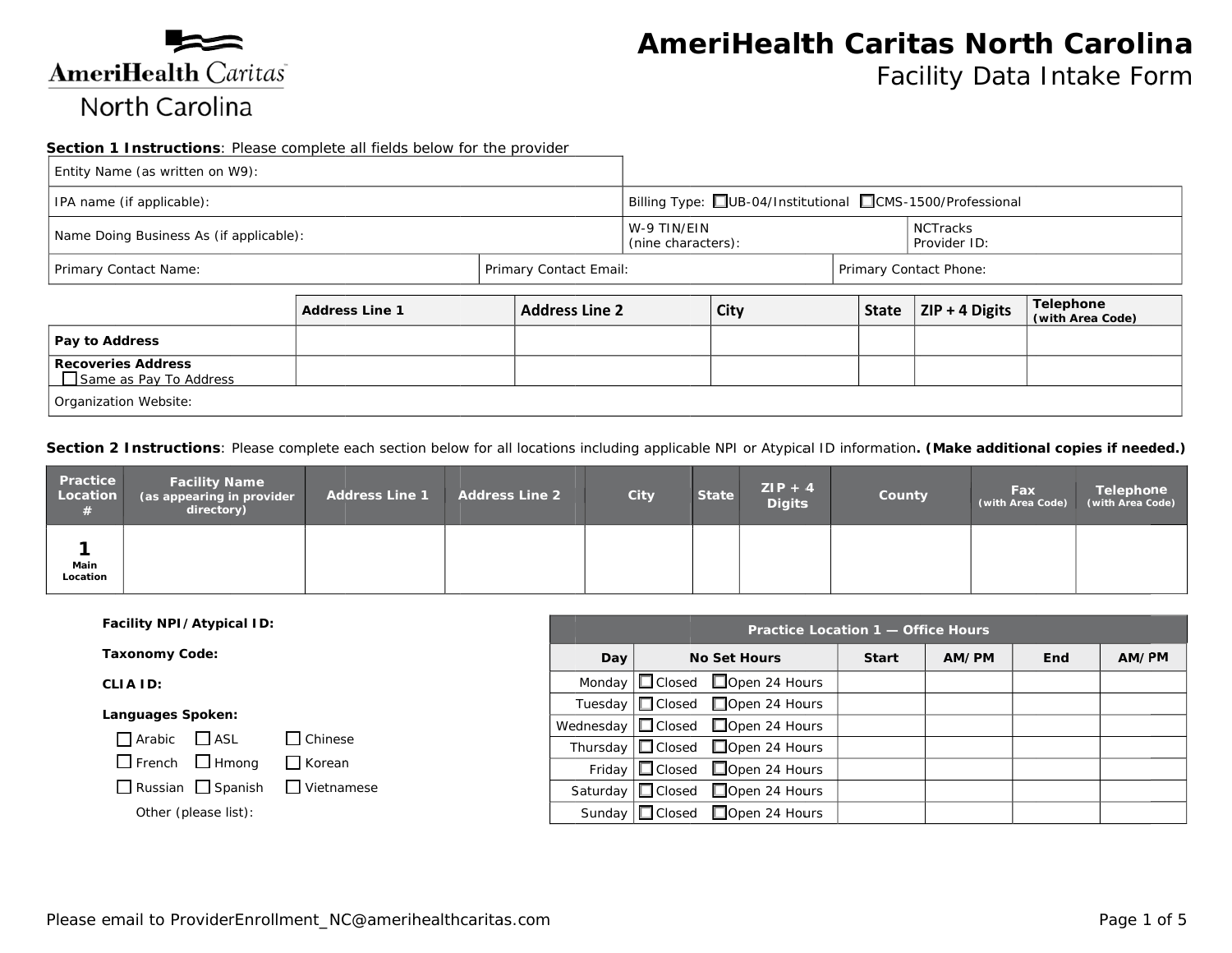## AmeriHealth Caritas North Carolina Facility Data Intake Form

| Practice<br>Location<br># | <b>Facility Name</b><br>As it will appear<br>in provider directory | <b>Address Line 1</b> | <b>Address Line 1</b> | City | <b>State</b> | $ZIP + 4$<br><b>Digits</b> | County | Fax<br>(with Area Code) | <b>Telephone</b><br>(with Area Code) |
|---------------------------|--------------------------------------------------------------------|-----------------------|-----------------------|------|--------------|----------------------------|--------|-------------------------|--------------------------------------|
| ∠                         |                                                                    |                       |                       |      |              |                            |        |                         |                                      |

| Facility NPI/Atypical ID:                          |     | Practice Location 2 - Office Hours           |              |       |            |       |  |  |  |  |
|----------------------------------------------------|-----|----------------------------------------------|--------------|-------|------------|-------|--|--|--|--|
| <b>Taxonomy Code:</b>                              | Day | <b>No Set Hours</b>                          | <b>Start</b> | AM/PM | <b>End</b> | AM/PM |  |  |  |  |
| <b>CLIA ID:</b>                                    |     | Monday $\Box$ Closed $\Box$ Open 24 Hours    |              |       |            |       |  |  |  |  |
| Languages Spoken:                                  |     | Tuesday   Closed □ Open 24 Hours             |              |       |            |       |  |  |  |  |
|                                                    |     | Wednesday $\Box$ Closed $\Box$ Open 24 Hours |              |       |            |       |  |  |  |  |
| <b>ASL</b><br>$\Box$ Arabic<br><b>Chinese</b>      |     | Thursday $\Box$ Closed $\Box$ Open 24 Hours  |              |       |            |       |  |  |  |  |
| $\Box$ French $\Box$ Hmong<br>□ Korean             |     | Friday   Closed □ Open 24 Hours              |              |       |            |       |  |  |  |  |
| $\Box$ Russian $\Box$ Spanish<br>$\Box$ Vietnamese |     | Saturday   Closed □ Open 24 Hours            |              |       |            |       |  |  |  |  |
| Other (please list):                               |     | Sunday   Closed □ Open 24 Hours              |              |       |            |       |  |  |  |  |

| Practice<br>Location<br># | <b>Facility Name</b><br>(as appearing in provider<br>directory) | <b>Address Line 1</b> | <b>Address Line 2</b> | City | <b>State</b> | $ZIP + 4$<br><b>Digits</b> | County | Fax<br>(with Area Code) | <b>Telephone</b><br>(with Area Code) |
|---------------------------|-----------------------------------------------------------------|-----------------------|-----------------------|------|--------------|----------------------------|--------|-------------------------|--------------------------------------|
| ς.<br>J                   |                                                                 |                       |                       |      |              |                            |        |                         |                                      |

| Facility NPI/Atypical ID:                     | Practice Location 3 - Office Hours |                                              |              |       |     |       |  |  |  |
|-----------------------------------------------|------------------------------------|----------------------------------------------|--------------|-------|-----|-------|--|--|--|
| <b>Taxonomy Code:</b>                         | Day                                | <b>No Set Hours</b>                          | <b>Start</b> | AM/PM | End | AM/PM |  |  |  |
| CLIA ID:                                      |                                    | Monday $\Box$ Closed $\Box$ Open 24 Hours    |              |       |     |       |  |  |  |
| Languages Spoken:                             |                                    | Tuesday □ Closed □ Open 24 Hours             |              |       |     |       |  |  |  |
|                                               |                                    | Wednesday $\Box$ Closed $\Box$ Open 24 Hours |              |       |     |       |  |  |  |
| $\Box$ ASL<br>$\Box$ Arabic<br>$\Box$ Chinese |                                    | Thursday $\Box$ Closed $\Box$ Open 24 Hours  |              |       |     |       |  |  |  |
| $\Box$ French $\Box$ Hmong<br>$\prod$ Korean  |                                    | Friday   Closed   Open 24 Hours              |              |       |     |       |  |  |  |
| Vietnamese<br>Russian Spanish                 |                                    | Saturday   Closed □ Open 24 Hours            |              |       |     |       |  |  |  |
| Other (please list):                          |                                    | Sunday   Closed □ Open 24 Hours              |              |       |     |       |  |  |  |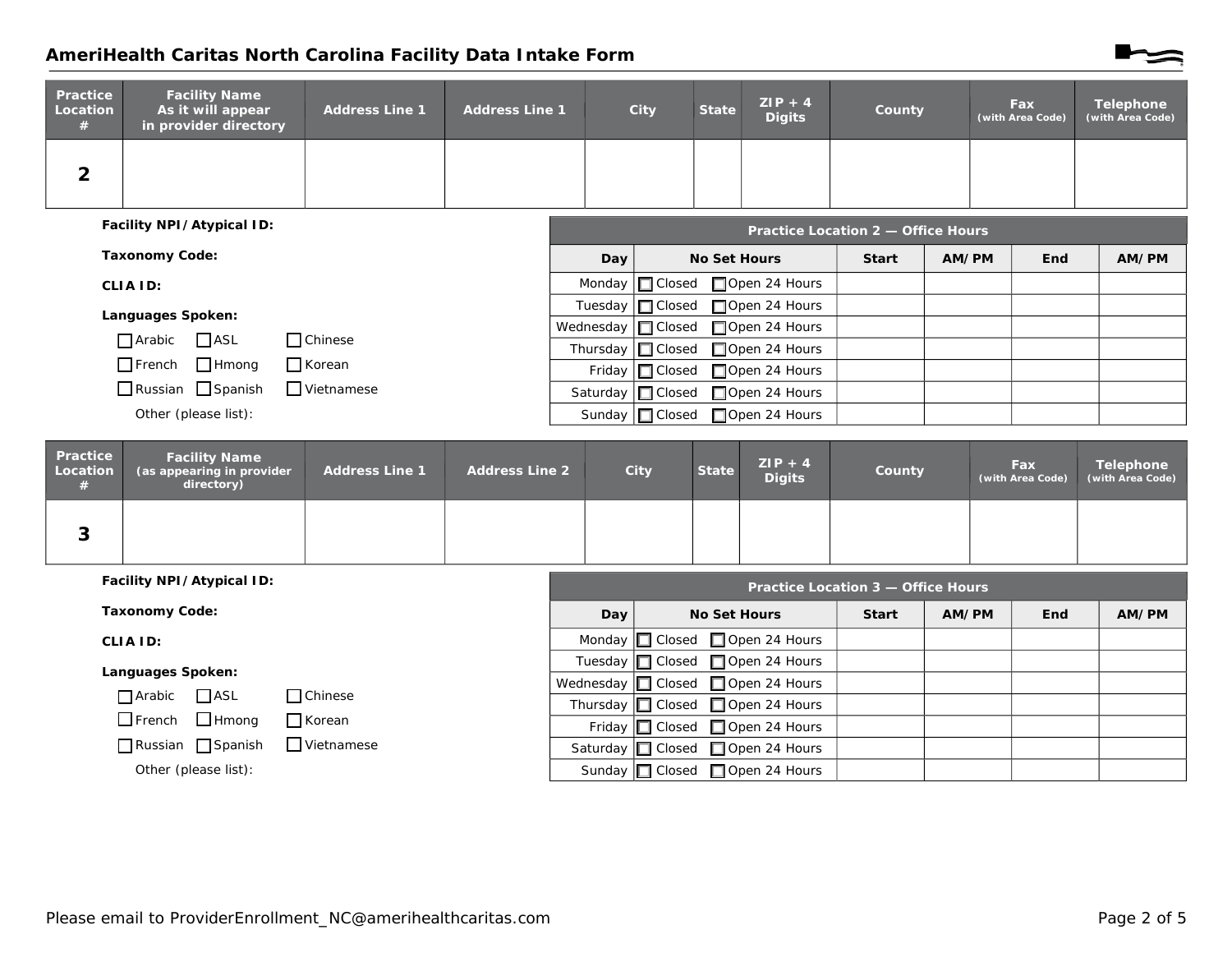## AmeriHealth Caritas North Carolina Facility Data Intake Form

| Practice<br>Location<br># | <b>Facility Name</b><br>as appearing in provider as<br>directory) | <b>Address Line 1</b> | <b>Address Line 2</b> | City | <b>State</b> | $ZIP + 4$<br><b>Digits</b> | County                                  | <b>Fax</b><br>(with Area Code) | <b>Telephone</b><br>(with Area Code) |
|---------------------------|-------------------------------------------------------------------|-----------------------|-----------------------|------|--------------|----------------------------|-----------------------------------------|--------------------------------|--------------------------------------|
| 4                         |                                                                   |                       |                       |      |              |                            |                                         |                                |                                      |
|                           | Facility NPI/Atypical ID:                                         |                       |                       |      |              |                            | <b>Drastical gootion 4</b> Office Hours |                                |                                      |

|                               |                   |     | Practice Location 4 — Office Hours          |              |       |     |       |
|-------------------------------|-------------------|-----|---------------------------------------------|--------------|-------|-----|-------|
| <b>Taxonomy Code:</b>         |                   | Day | <b>No Set Hours</b>                         | <b>Start</b> | AM/PM | End | AM/PM |
| CLIA ID:                      |                   |     | Monday $\Box$ Closed $\Box$ Open 24 Hours   |              |       |     |       |
| Languages Spoken:             |                   |     | Tuesday   Closed □ Open 24 Hours            |              |       |     |       |
| $\Box$ ASL<br>$\Box$ Arabic   |                   |     | Wednesday   Closed □ Open 24 Hours          |              |       |     |       |
|                               | $\Box$ Chinese    |     | Thursday $\Box$ Closed $\Box$ Open 24 Hours |              |       |     |       |
| $\Box$ French $\Box$ Hmong    | $\Box$ Korean     |     | Friday   Closed   Open 24 Hours             |              |       |     |       |
| $\Box$ Russian $\Box$ Spanish | $\Box$ Vietnamese |     | Saturday   Closed □ Open 24 Hours           |              |       |     |       |
| Other (please list):          |                   |     | Sunday   Closed □ Open 24 Hours             |              |       |     |       |

| Practice<br>Location | <b>Facility Name</b><br>(as appearing in provider<br>directory) | <b>Address Line 1</b> | <b>Address Line 2</b> | City | <b>State</b> | $ZIP + 4$<br><b>Digits</b> | County | Fax<br>(with Area Code) | Telephone<br>(with Area Code) |
|----------------------|-----------------------------------------------------------------|-----------------------|-----------------------|------|--------------|----------------------------|--------|-------------------------|-------------------------------|
| 5                    |                                                                 |                       |                       |      |              |                            |        |                         |                               |

| Facility NPI/Atypical ID:                          | Practice Location 5 - Office Hours |                                              |              |       |            |       |  |  |  |
|----------------------------------------------------|------------------------------------|----------------------------------------------|--------------|-------|------------|-------|--|--|--|
| <b>Taxonomy Code:</b>                              | <b>Day</b>                         | <b>No Set Hours</b>                          | <b>Start</b> | AM/PM | <b>End</b> | AM/PM |  |  |  |
| CLIA ID:                                           |                                    | Monday $\Box$ Closed $\Box$ Open 24 Hours    |              |       |            |       |  |  |  |
| Languages Spoken:                                  |                                    | Tuesday   Closed □ Open 24 Hours             |              |       |            |       |  |  |  |
|                                                    |                                    | Wednesday $\Box$ Closed $\Box$ Open 24 Hours |              |       |            |       |  |  |  |
| $\Box$ ASL<br>$\Box$ Arabic<br>$\Box$ Chinese      |                                    | Thursday $\Box$ Closed $\Box$ Open 24 Hours  |              |       |            |       |  |  |  |
| $\Box$ French $\Box$ Hmong<br>$\Box$ Korean        |                                    | Friday   Closed □ Open 24 Hours              |              |       |            |       |  |  |  |
| $\Box$ Russian $\Box$ Spanish<br>$\Box$ Vietnamese |                                    | Saturday   Closed □ Open 24 Hours            |              |       |            |       |  |  |  |
| Other (please list):                               |                                    | Sunday   Closed □ Open 24 Hours              |              |       |            |       |  |  |  |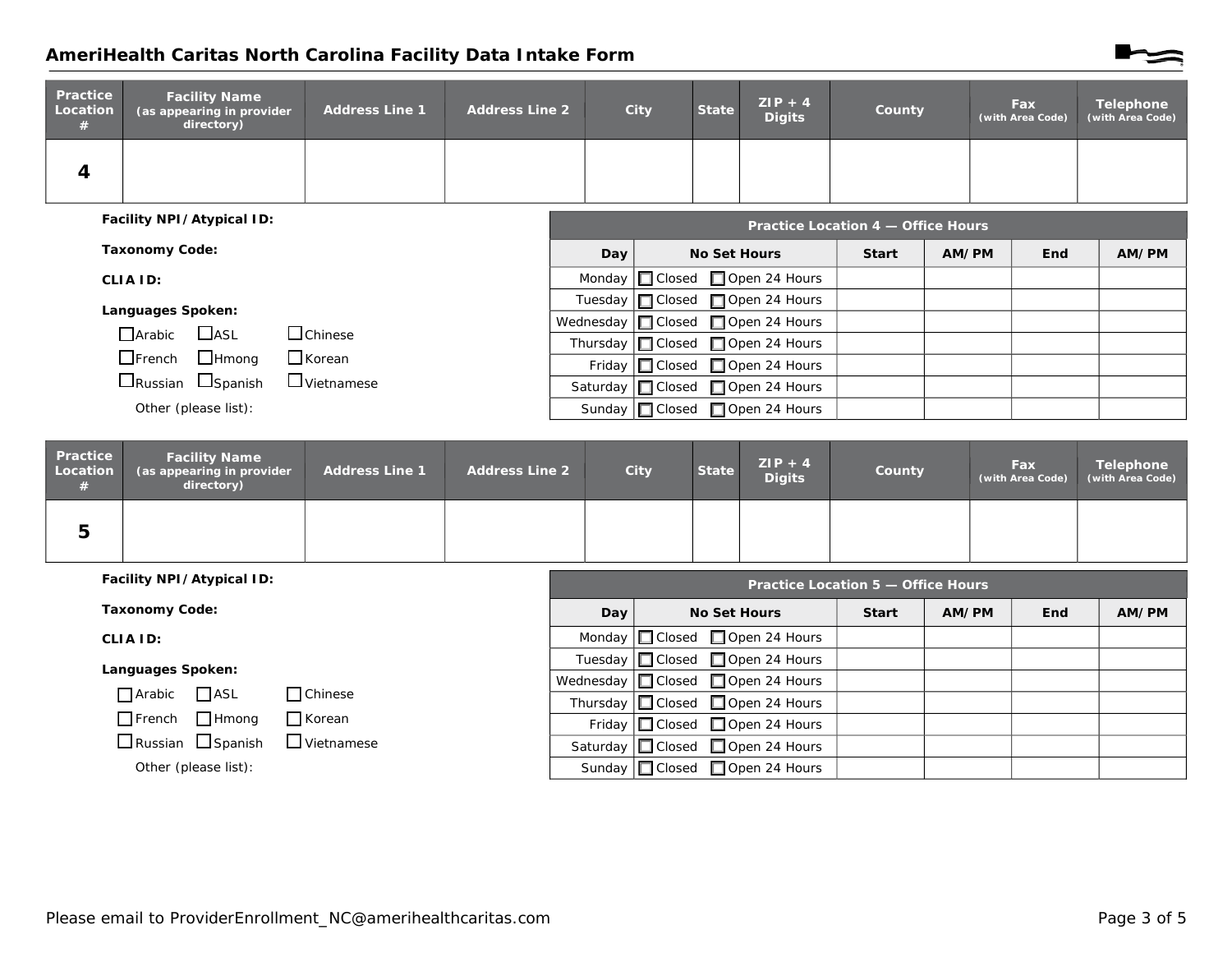Section 3 Instructions: Please indicate ADA compliance for each location, as appropriate.

| <b>ADA Compliance</b>                                                                               | <b>Group Locations</b>                                  |
|-----------------------------------------------------------------------------------------------------|---------------------------------------------------------|
| Blind/ Visually Impaired (ADA5)                                                                     | $\Box$ AII $\Box$ 1 $\Box$ 2 $\Box$ 3 $\Box$ 4 $\Box$ 5 |
| Cognitively Disabled (ADA6)                                                                         | $\Box$ AII $\Box$ 1 $\Box$ 2 $\Box$ 3 $\Box$ 4 $\Box$ 5 |
| Deaf or Hard of Hearing (ADA7)                                                                      | $\Box$ All $\Box$ 1 $\Box$ 2 $\Box$ 3 $\Box$ 4 $\Box$ 5 |
| Examination Rooms - Compliant Access (ADA3) $\Box$ All $\Box$ 1 $\Box$ 2 $\Box$ 3 $\Box$ 4 $\Box$ 5 |                                                         |

| <b>ADA Compliance</b>                                                                | <b>Group Locations</b>                                  |
|--------------------------------------------------------------------------------------|---------------------------------------------------------|
| Handicap Accessible Medical Equipment (ADA4)       All           2     3     4     5 |                                                         |
| Rest Rooms - Compliant Access (ADA2)                                                 | $\Box$ AII $\Box$ 1 $\Box$ 2 $\Box$ 3 $\Box$ 4 $\Box$ 5 |
| Service Location - Compliant<br>Access (ADA1)                                        | $\Box$ AII $\Box$ 1 $\Box$ 2 $\Box$ 3 $\Box$ 4 $\Box$ 5 |

Section 4 instructions: Please complete all fields below by selecting which service(s) are provided at each location and ages served.

#### **Habilitative and Rehabilitative Services**

| Cardiac Rehabilitation  | $\Box$ AII $\Box$ 1 $\Box$ 2 $\Box$ 3 $\Box$ 4 $\Box$ 5 |
|-------------------------|---------------------------------------------------------|
| <b>Physical Therapy</b> | $\Box$ AII $\Box$ 1 $\Box$ 2 $\Box$ 3 $\Box$ 4 $\Box$ 5 |

#### **I** maging

| <b>Imaging Center</b>       | $\Box$ AII $\Box$ 1 $\Box$ 2 $\Box$ 3 $\Box$ 4 $\Box$ 5 |
|-----------------------------|---------------------------------------------------------|
| Mammography                 | $\Box$ AII $\Box$ 1 $\Box$ 2 $\Box$ 3 $\Box$ 4 $\Box$ 5 |
| Radiology Service Available | $\Box$ AII $\Box$ 1 $\Box$ 2 $\Box$ 3 $\Box$ 4 $\Box$ 5 |
| Ultrasound                  | $\Box$ AII $\Box$ 1 $\Box$ 2 $\Box$ 3 $\Box$ 4 $\Box$ 5 |

#### Home Care Services (Non-Clinical)

| Home And Vehicle Modifications            | $\Box$ All $\Box$ 1 $\Box$ 2 $\Box$ 3 $\Box$ 4 $\Box$ 5 |
|-------------------------------------------|---------------------------------------------------------|
| Home Delivered Meals                      | $\Box$ All $\Box$ 1 $\Box$ 2 $\Box$ 3 $\Box$ 4 $\Box$ 5 |
| Home Modification                         | $\Box$ All $\Box$ 1 $\Box$ 2 $\Box$ 3 $\Box$ 4 $\Box$ 5 |
| Personal Care Services - Non-Skilled      | $\Box$ aii $\Box$ 1 $\Box$ 2 $\Box$ 3 $\Box$ 4 $\Box$ 5 |
| Personal Care Services - Skilled          | $\Box$ All $\Box$ 1 $\Box$ 2 $\Box$ 3 $\Box$ 4 $\Box$ 5 |
| Personal Emergency Response System (PERS) | $\Box$ All $\Box$ 1 $\Box$ 2 $\Box$ 3 $\Box$ 4 $\Box$ 5 |
| Respite Care - In Home                    | $\Box$ All $\Box$ 1 $\Box$ 2 $\Box$ 3 $\Box$ 4 $\Box$ 5 |
| Respite Care - Institutional              | $\Box$ 1 $\Box$ 2 $\Box$ 3 $\Box$ 4 $\Box$ 5<br>ΠA⊪     |

#### Home Health Services (Clinical)

| Home Health Care - Adult           | $\Box$ AII $\Box$ 1 $\Box$ 2 $\Box$ 3 $\Box$ 4 $\Box$ 5 |
|------------------------------------|---------------------------------------------------------|
| Home Health Care - Pediatric       | $\Box$ AII $\Box$ 1 $\Box$ 2 $\Box$ 3 $\Box$ 4 $\Box$ 5 |
| Home Infusion Services - Adult     | $\Box$ AII $\Box$ 1 $\Box$ 2 $\Box$ 3 $\Box$ 4 $\Box$ 5 |
| Home Infusion Services - Pediatric | $\Box$ All $\Box$ 1 $\Box$ 2 $\Box$ 3 $\Box$ 4 $\Box$ 5 |

#### **Medical Therapies**

| Chemotherapy                  | $\Box$ AII $\Box$ 1 $\Box$ 2 $\Box$ 3 $\Box$ 4 $\Box$ 5 |
|-------------------------------|---------------------------------------------------------|
| Hemodialysis                  | $\Box$ AII $\Box$ 1 $\Box$ 2 $\Box$ 3 $\Box$ 4 $\Box$ 5 |
| <b>IV Outpatient Services</b> | $\Box$ AII $\Box$ 1 $\Box$ 2 $\Box$ 3 $\Box$ 4 $\Box$ 5 |
| Peritoneal Dialysis           | $\Box$ AII $\Box$ 1 $\Box$ 2 $\Box$ 3 $\Box$ 4 $\Box$ 5 |